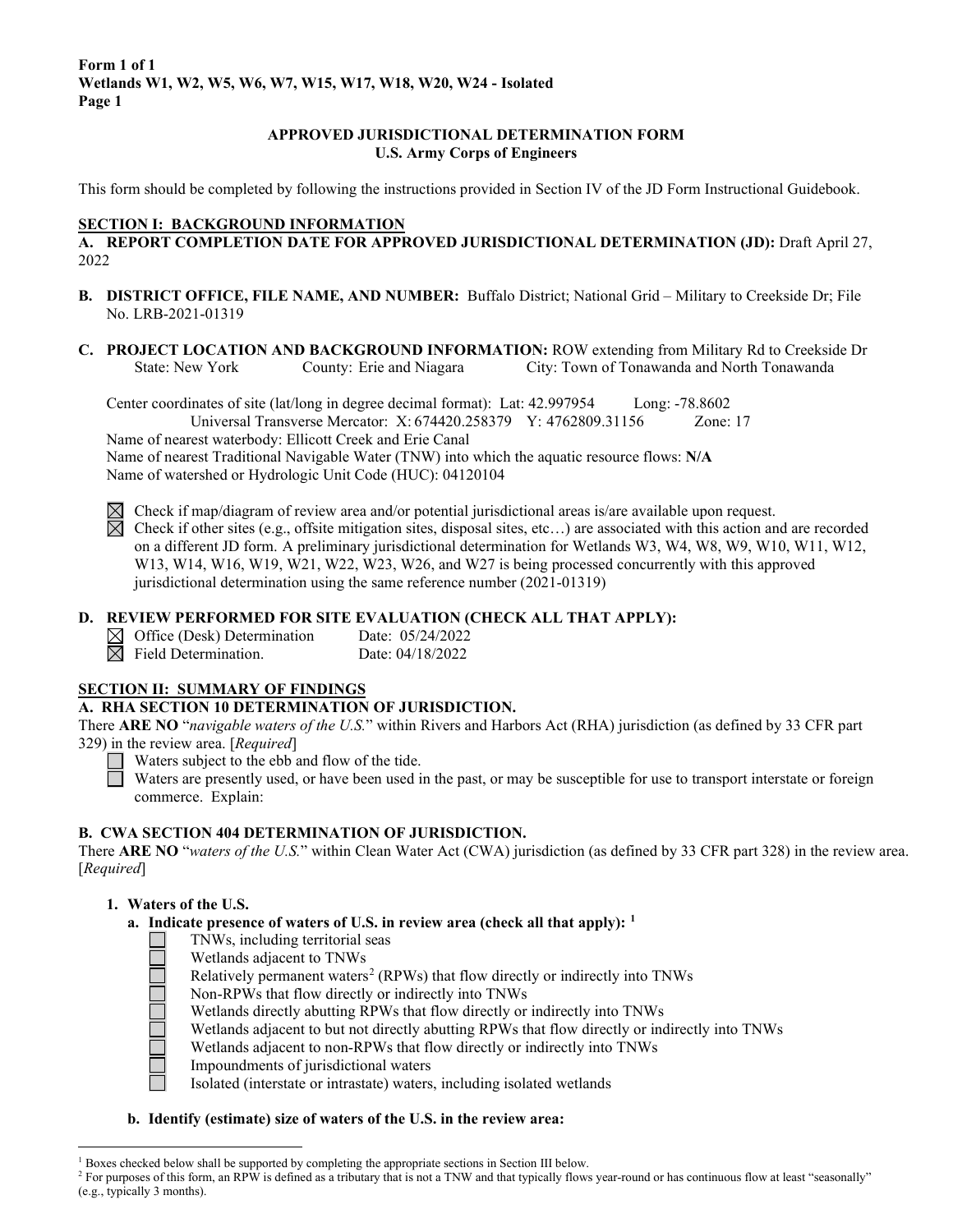| Non-wetland waters: |        | linear feet: | width (ft) and/or | acres. |  |
|---------------------|--------|--------------|-------------------|--------|--|
| Wetlands:           | acres. |              |                   |        |  |

#### **c. Limits (boundaries) of jurisdiction** based on: **Pick List** Elevation of established OHWM (if known):

#### **2. Non-regulated waters/wetlands (check if applicable):[3](#page-1-0)**

 $\boxtimes$  Potentially jurisdictional waters and/or wetlands were assessed within the review area and determined as nonjurisdictional.

| Wetland W1  | <b>PEM</b> | 1.656 Acres   |
|-------------|------------|---------------|
| Wetland W2  | <b>PEM</b> | $0.233$ Acres |
| Wetland W5  | <b>PEM</b> | $0.821$ Acres |
| Wetland W6  | <b>PEM</b> | $0.885$ Acres |
| Wetland W7  | <b>PEM</b> | 2.22 Acres    |
| Wetland W15 | <b>PEM</b> | $0.053$ Acres |
| Wetland W17 | <b>PEM</b> | 5.248 Acres   |
| Wetland W18 | <b>PEM</b> | $0.265$ Acres |
| Wetland W20 | <b>PEM</b> | $0.062$ Acres |
| Wetland W24 | PEM        | $0.389$ Acres |

 Explain: Wetlands W1, W2, W5, W6, W7, W15, W17, W18, W20 and W24 established in depressional areas and are isolated, intrastate wetlands which have no interstate or foreign commerce nexus.

#### **SECTION III: CWA ANALYSIS**

#### **A. TNWs AND WETLANDS ADJACENT TO TNWs**

**The agencies will assert jurisdiction over TNWs and wetlands adjacent to TNWs. If the aquatic resource is a TNW, complete Section III.A.1 and Section III.D.1. only; if the aquatic resource is a wetland adjacent to a TNW, complete Sections III.A.1 and 2 and Section III.D.1.; otherwise, see Section III.B below**.

#### **1. TNW**

 Identify TNW: Summarize rationale supporting determination:

#### **2. Wetland adjacent to TNW**

Summarize rationale supporting conclusion that wetland is "adjacent":

#### **B. CHARACTERISTICS OF TRIBUTARY (THAT IS NOT A TNW) AND ITS ADJACENT WETLANDS (IF ANY):**

 **This section summarizes information regarding characteristics of the tributary and its adjacent wetlands, if any, and it helps determine whether or not the standards for jurisdiction established under** *Rapanos* **have been met.** 

 **The agencies will assert jurisdiction over non-navigable tributaries of TNWs where the tributaries are "relatively permanent waters" (RPWs), i.e. tributaries that typically flow year-round or have continuous flow at least seasonally (e.g., typically 3 months). A wetland that directly abuts an RPW is also jurisdictional. If the aquatic resource is not a TNW, but has year-round (perennial) flow, skip to Section III.D.2. If the aquatic resource is a wetland directly abutting a tributary with perennial flow, skip to Section III.D.4.** 

**A wetland that is adjacent to but that does not directly abut an RPW requires a significant nexus evaluation. Corps districts and EPA regions will include in the record any available information that documents the existence of a significant nexus between a relatively permanent tributary that is not perennial (and its adjacent wetlands if any) and a traditional navigable water, even though a significant nexus finding is not required as a matter of law.** 

<span id="page-1-0"></span><sup>&</sup>lt;sup>3</sup> Supporting documentation is presented in Section III.F.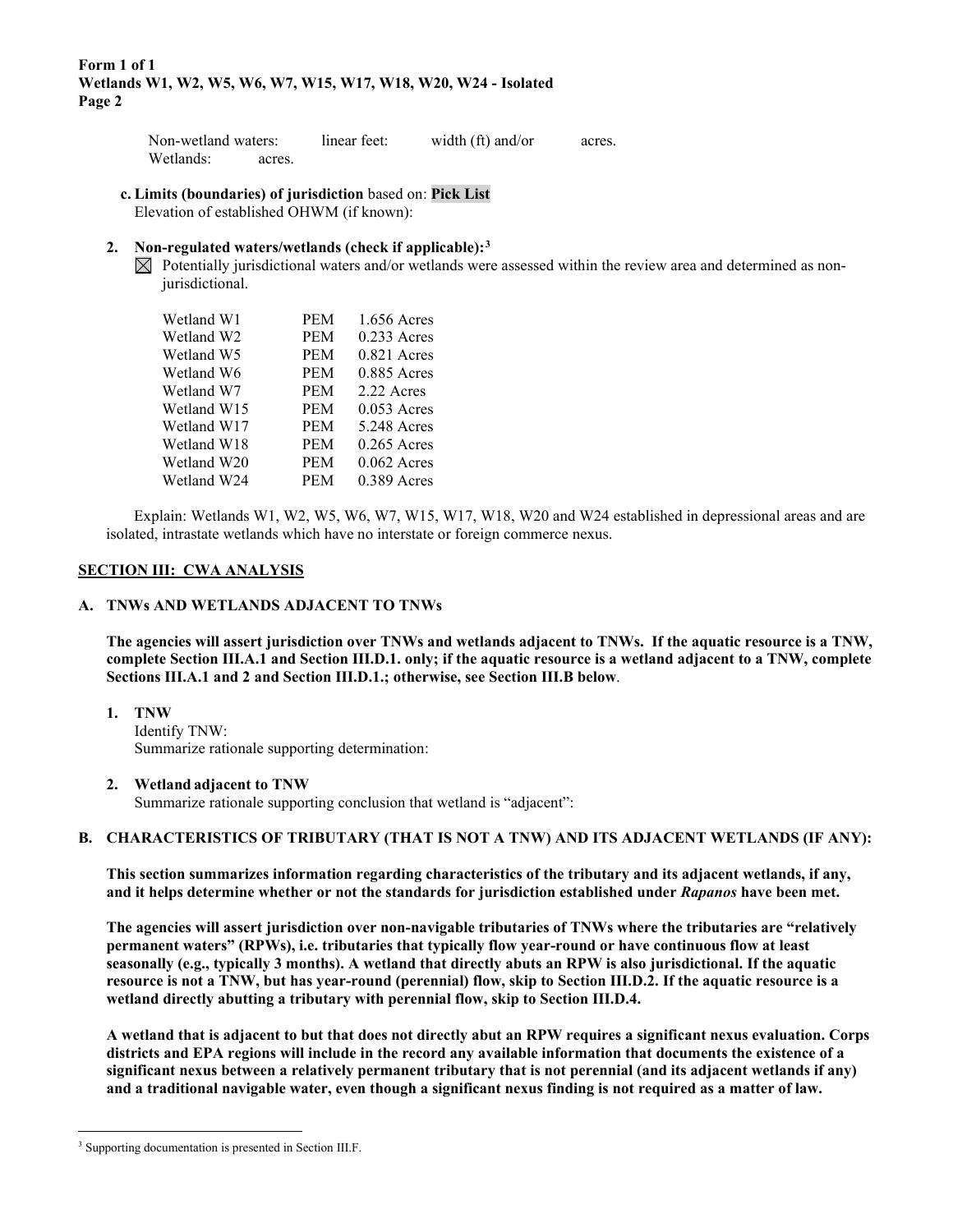**If the waterbody[4](#page-2-0) is not an RPW, or a wetland directly abutting an RPW, a JD will require additional data to determine if the waterbody has a significant nexus with a TNW. If the tributary has adjacent wetlands, the significant nexus evaluation must consider the tributary in combination with all of its adjacent wetlands. This significant nexus evaluation that combines, for analytical purposes, the tributary and all of its adjacent wetlands is used whether the review area identified in the JD request is the tributary, or its adjacent wetlands, or both. If the JD covers a tributary with adjacent wetlands, complete Section III.B.1 for the tributary, Section III.B.2 for any onsite wetlands, and Section III.B.3 for all wetlands adjacent to that tributary, both onsite and offsite. The determination whether a significant nexus exists is determined in Section III.C below.** 

 **1. Characteristics of non-TNWs that flow directly or indirectly into TNW**

| (i) General Area Conditions: |                  |  |  |
|------------------------------|------------------|--|--|
| Watershed size:              | <b>Pick List</b> |  |  |
| Drainage area:               | <b>Pick List</b> |  |  |
| Average annual rainfall:     | inches           |  |  |

## **(ii) Physical Characteristics:**

| (a) Relationship with TNW:                                        |  |  |  |
|-------------------------------------------------------------------|--|--|--|
| Tributary flows directly into TNW.                                |  |  |  |
| Tributary flows through Pick List tributaries before entering TNW |  |  |  |
| Project waters are Pick List river miles from TNW                 |  |  |  |
| Project waters are Pick List river miles from RPW                 |  |  |  |
| Project waters are Pick List aerial (straight) miles from TNW     |  |  |  |
| Project waters are Pick List aerial (straight) miles from RPW     |  |  |  |
| Project waters cross or serve as state boundaries. Explain:       |  |  |  |
| Identify flow route to $TNW5$ :                                   |  |  |  |
| Tributary stream order, if known:                                 |  |  |  |
|                                                                   |  |  |  |

| (b) General Tributary Characteristics (check all that apply): |  |  |  |
|---------------------------------------------------------------|--|--|--|
|                                                               |  |  |  |

| <b>Tributary</b> is:<br>Natural                                                 |
|---------------------------------------------------------------------------------|
| Artificial (man-made). Explain:                                                 |
| Manipulated (man-altered). Explain:                                             |
| <b>Tributary</b> properties with respect to top of bank (estimate):             |
| Average width:<br>feet                                                          |
| Average depth:<br>feet                                                          |
| Average side slopes: Pick List                                                  |
| Primary tributary substrate composition (check all that apply):                 |
| Silts<br>Sands<br>Concrete                                                      |
| Muck<br>Cobbles<br>Gravel                                                       |
| Bedrock<br>Vegetation. Type/% cover:                                            |
| Other. Explain:                                                                 |
| Tributary condition/stability [e.g., highly eroding, sloughing banks]. Explain: |
| Presence of run/riffle/pool complexes. Explain:                                 |
| Tributary geometry: Pick List                                                   |
| $\%$<br>Tributary gradient (approximate average slope):                         |
|                                                                                 |
| Flow:<br>(c)                                                                    |
| Tributary provides for: <b>Pick List</b>                                        |
| Estimate average number of flow events in review area/year: <b>Pick List</b>    |
| Describe flow regime:                                                           |
| Other information on duration and volume:                                       |

<span id="page-2-0"></span><sup>4</sup> Note that the Instructional Guidebook contains additional information regarding swales, ditches, washes, and erosional features generally and in the arid West.

<span id="page-2-1"></span><sup>5</sup> Flow route can be described by identifying, e.g., tributary a, which flows through the review area, to flow into tributary b, which then flows into TNW.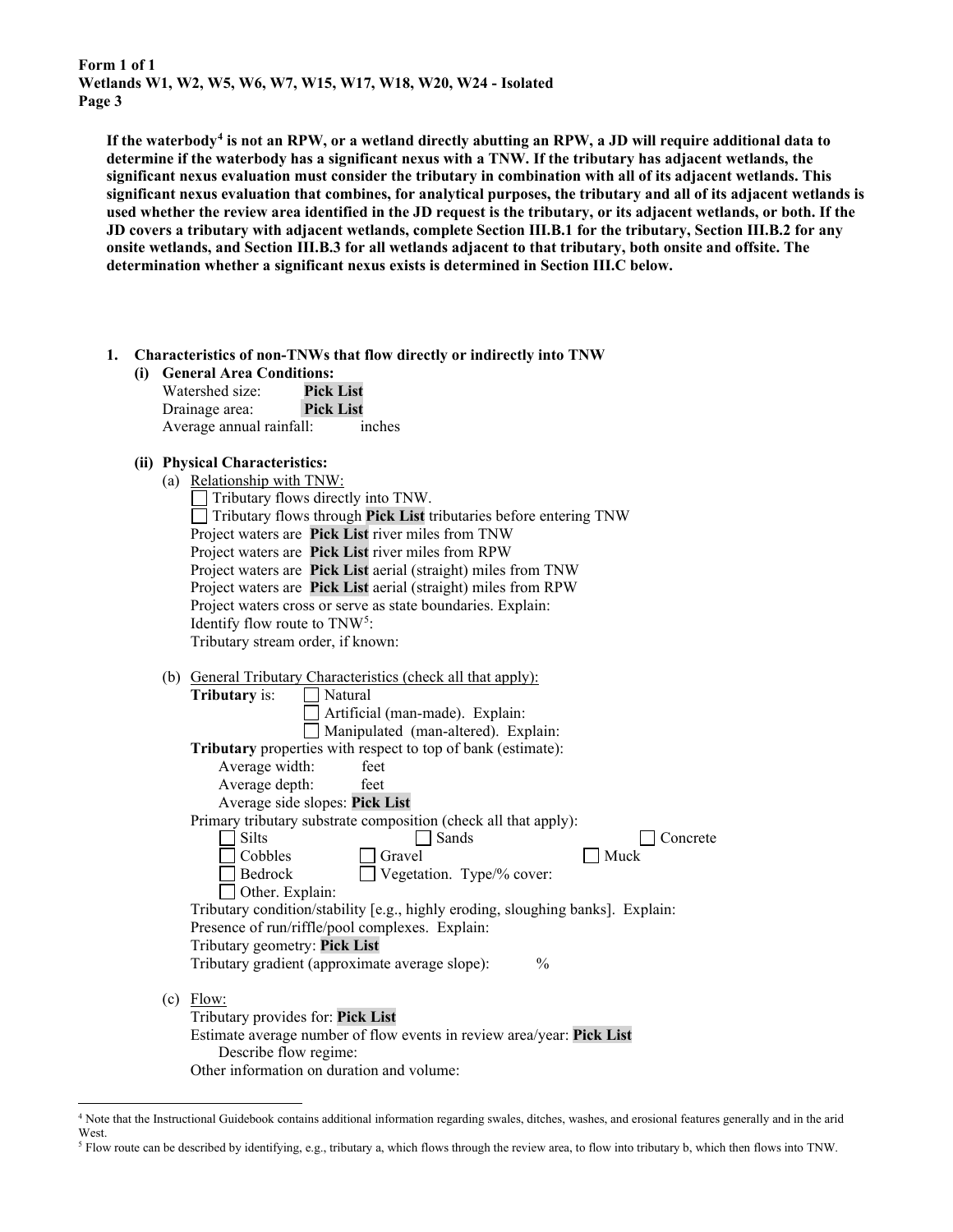| Surface flow is: Pick List. Characteristics:                                                             |                                               |
|----------------------------------------------------------------------------------------------------------|-----------------------------------------------|
| Subsurface flow: Pick List. Explain findings:                                                            |                                               |
| Dye (or other) test performed:                                                                           |                                               |
|                                                                                                          |                                               |
| Tributary has (check all that apply):                                                                    |                                               |
| Bed and banks                                                                                            |                                               |
| $OHWM6$ (check all indicators that apply):                                                               |                                               |
| clear, natural line impressed on the bank                                                                | the presence of litter and debris             |
| changes in the character of soil                                                                         | destruction of terrestrial vegetation         |
| shelving                                                                                                 | the presence of wrack line                    |
|                                                                                                          |                                               |
| vegetation matted down, bent, or absent                                                                  | sediment sorting                              |
| leaf litter disturbed or washed away<br>scour                                                            |                                               |
| multiple observed or predicted flow events                                                               | sediment deposition                           |
| abrupt change in plant community                                                                         | water staining                                |
| other (list):                                                                                            |                                               |
|                                                                                                          |                                               |
| Discontinuous OHWM. <sup>7</sup> Explain:                                                                |                                               |
|                                                                                                          |                                               |
| If factors other than the OHWM were used to determine lateral extent of CWA jurisdiction (check all that |                                               |
| apply):                                                                                                  |                                               |
| High Tide Line indicated by:                                                                             | Mean High Water Mark indicated by:            |
| oil or scum line along shore objects                                                                     | survey to available datum;                    |
| fine shell or debris deposits (foreshore)                                                                | physical markings;                            |
|                                                                                                          |                                               |
| physical markings/characteristics                                                                        | vegetation lines/changes in vegetation types. |
| tidal gauges                                                                                             |                                               |
| other (list):                                                                                            |                                               |

#### **(iii) Chemical Characteristics:**

Characterize tributary (e.g., water color is clear, discolored, oily film; water quality; general watershed characteristics, etc.). Explain:

Identify specific pollutants, if known:

## **(iv) Biological Characteristics. Channel supports (check all that apply):**

- Riparian corridor. Characteristics (type, average width):
- Wetland fringe. Characteristics:
- $\Box$  Habitat for:

apply):

Federally Listed species. Explain findings:

Fish/spawn areas. Explain findings:

Other environmentally-sensitive species. Explain findings:

Aquatic/wildlife diversity. Explain findings:

### **2. Characteristics of wetlands adjacent to non-TNW that flow directly or indirectly into TNW**

#### **(i) Physical Characteristics:**

(a) General Wetland Characteristics:

Properties: Wetland size: acres Wetland type. Explain: Wetland quality. Explain: Project wetlands cross or serve as state boundaries. Explain:

(b) General Flow Relationship with Non-TNW: Flow is: **Pick List**. Explain: Surface flow is**: Pick List** 

<span id="page-3-1"></span><span id="page-3-0"></span><sup>6</sup> A natural or man-made discontinuity in the OHWM does not necessarily sever jurisdiction (e.g., where the stream temporarily flows underground, or where the OHWM has been removed by development or agricultural practices). Where there is a break in the OHWM that is unrelated to the waterbody's flow regime (e.g., flow over a rock outcrop or through a culvert), the agencies will look for indicators of flow above and below the break. 7 Ibid.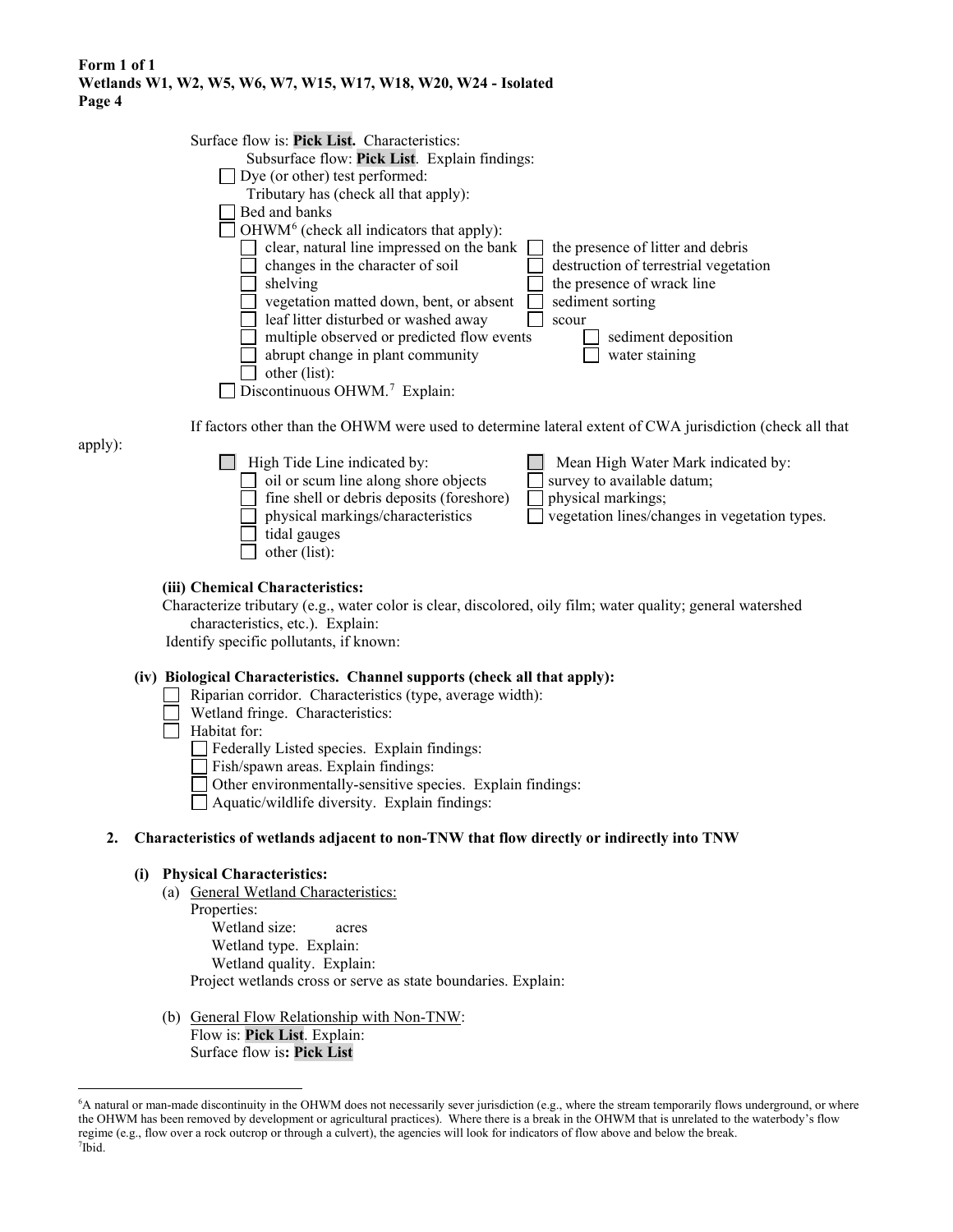Characteristics: Subsurface flow: **Pick List**. Explain findings: Dye (or other) test performed:

- (c) Wetland Adjacency Determination with Non-TNW:
	- Directly abutting
	- Not directly abutting
		- Discrete wetland hydrologic connection. Explain:
		- Ecological connection. Explain:
		- $\Box$  Separated by berm/barrier. Explain:
- (d) Proximity (Relationship) to TNW Project wetlands are **Pick List** river miles from TNW. Project waters are **Pick List** aerial (straight) miles from TNW. Flow is from: **Pick List.** Estimate approximate location of wetland as within the **Pick List** floodplain.

### **(ii) Chemical Characteristics:**

Characterize wetland system (e.g., water color is clear, brown, oil film on surface; water quality; general watershed characteristics; etc.). Explain: Identify specific pollutants, if known:

### **(iii) Biological Characteristics. Wetland supports (check all that apply):**

- Riparian buffer. Characteristics (type, average width):
- Vegetation type/percent cover. Explain:
- $\Box$  Habitat for:
	- Federally Listed species. Explain findings:
	- Fish/spawn areas. Explain findings:
	- Other environmentally-sensitive species. Explain findings:
	- Aquatic/wildlife diversity. Explain findings:

### **3. Characteristics of all wetlands adjacent to the tributary (if any)**

All wetland(s) being considered in the cumulative analysis: **Pick List**

Approximately ( ) acres in total are being considered in the cumulative analysis.

For each wetland, specify the following:

Directly abuts? (Y/N) Size (in acres) Directly abuts? (Y/N) Size (in acres) Summarize overall biological, chemical and physical functions being performed:

### **C. SIGNIFICANT NEXUS DETERMINATION**

**A significant nexus analysis will assess the flow characteristics and functions of the tributary itself and the functions performed by any wetlands adjacent to the tributary to determine if they significantly affect the chemical, physical, and biological integrity of a TNW. For each of the following situations, a significant nexus exists if the tributary, in combination with all of its adjacent wetlands, has more than a speculative or insubstantial effect on the chemical, physical and/or biological integrity of a TNW. Considerations when evaluating significant nexus include, but are not limited to the volume, duration, and frequency of the flow of water in the tributary and its proximity to a TNW, and the functions performed by the tributary and all its adjacent wetlands. It is not appropriate to determine significant nexus based solely on any specific threshold of distance (e.g. between a tributary and its adjacent wetland or between a tributary and the TNW). Similarly, the fact an adjacent wetland lies within or outside of a floodplain is not solely determinative of significant nexus.** 

**Draw connections between the features documented and the effects on the TNW, as identified in the** *Rapanos* **Guidance and discussed in the Instructional Guidebook. Factors to consider include, for example:**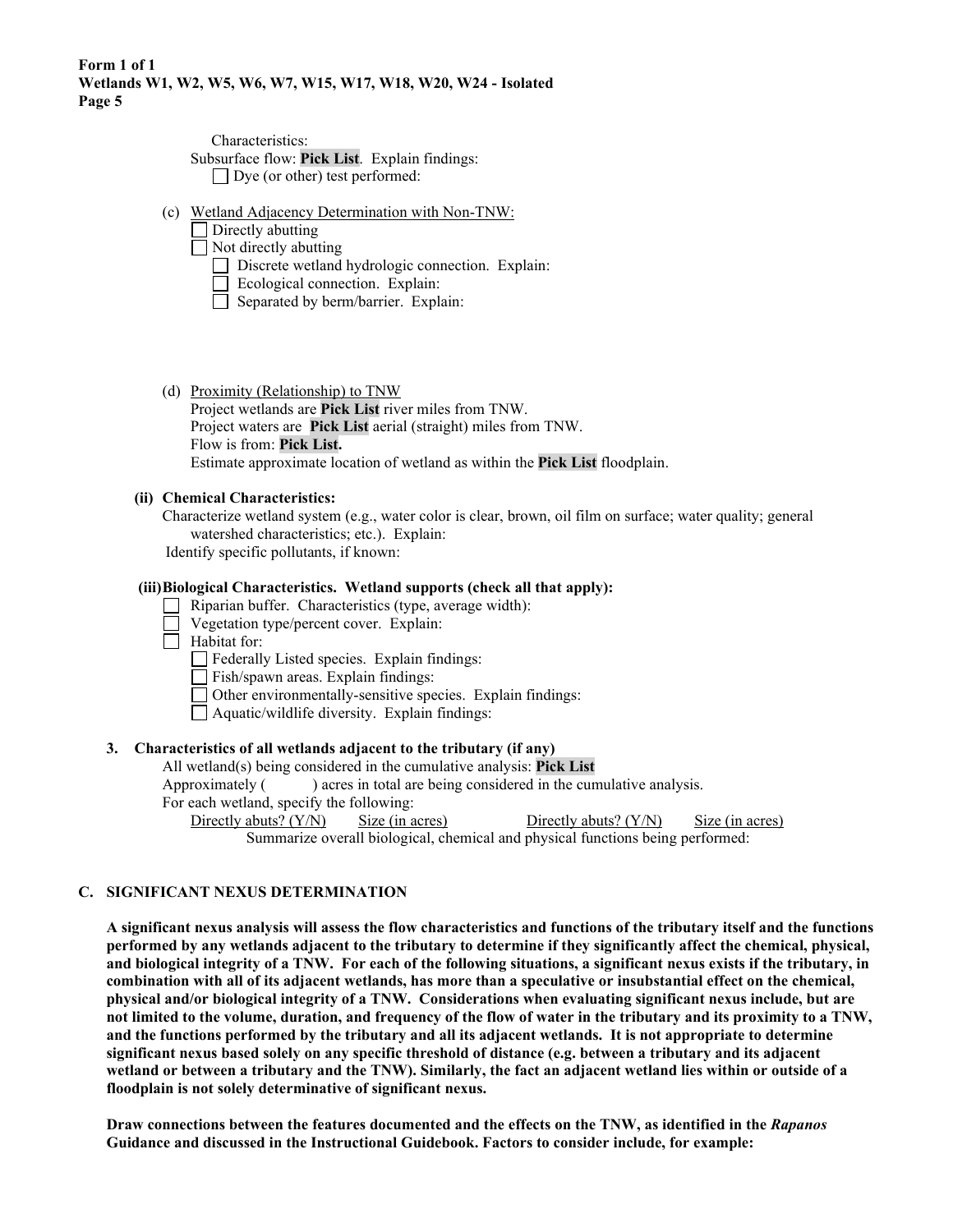- Does the tributary, in combination with its adjacent wetlands (if any), have the capacity to carry pollutants or flood waters to TNWs, or to reduce the amount of pollutants or flood waters reaching a TNW?
- Does the tributary, in combination with its adjacent wetlands (if any), provide habitat and lifecycle support functions for fish and other species, such as feeding, nesting, spawning, or rearing young for species that are present in the TNW?
- Does the tributary, in combination with its adjacent wetlands (if any), have the capacity to transfer nutrients and organic carbon that support downstream foodwebs?
- Does the tributary, in combination with its adjacent wetlands (if any), have other relationships to the physical, chemical, or biological integrity of the TNW?

#### **Note: the above list of considerations is not inclusive and other functions observed or known to occur should be documented below:**

- **1. Significant nexus findings for non-RPW that has no adjacent wetlands and flows directly or indirectly into TNWs.** Explain findings of presence or absence of significant nexus below, based on the tributary itself, then go to Section III.D:
- **2. Significant nexus findings for non-RPW and its adjacent wetlands, where the non-RPW flows directly or indirectly into TNWs.** Explain findings of presence or absence of significant nexus below, based on the tributary in combination with all of its adjacent wetlands, then go to Section III.D:
- **3. Significant nexus findings for wetlands adjacent to an RPW but that do not directly abut the RPW.** Explain findings of presence or absence of significant nexus below, based on the tributary in combination with all of its adjacent wetlands, then go to Section III.D:

## **D. DETERMINATIONS OF JURISDICTIONAL FINDINGS. THE SUBJECT WATERS/WETLANDS ARE (CHECK ALL THAT APPLY):**

- **1. TNWs and Adjacent Wetlands.** Check all that apply and provide size estimates in review area:<br>
TNWs: linear feet width (ft). Or. acres.  $width (ft), Or,$  acres. □ Wetlands adjacent to TNWs: acres.
- **2. RPWs that flow directly or indirectly into TNWs.** 
	- Tributaries of TNWs where tributaries typically flow year-round are jurisdictional. Provide data and rationale indicating that tributary is perennial: .
	- Tributaries of TNW where tributaries have continuous flow "seasonally" (e.g., typically three months each year)  $\Box$ are jurisdictional. Data supporting this conclusion is provided at Section III.B. Provide rationale indicating that tributary flows seasonally:

Provide estimates for jurisdictional waters in the review area (check all that apply):

- Tributary waters:linear feetwidth (ft).
- □ Other non-wetland waters: acres.
	- Identify type(s) of waters:

### **3. Non-RPWs[8](#page-5-0) that flow directly or indirectly into TNWs.**

Waterbody that is not a TNW or an RPW, but flows directly or indirectly into a TNW, and it has a significant nexus with a TNW is jurisdictional. Data supporting this conclusion is provided at Section III.C.

Provide estimates for jurisdictional waters within the review area (check all that apply):

- Tributary waters:linear feetwidth (ft).
- $\Box$  Other non-wetland waters: acres.
	- Identify type(s) of waters:

# **4. Wetlands directly abutting an RPW that flow directly or indirectly into TNWs.**

Wetlands directly abut RPW and thus are jurisdictional as adjacent wetlands.

<span id="page-5-0"></span><sup>8</sup> See Footnote # 3.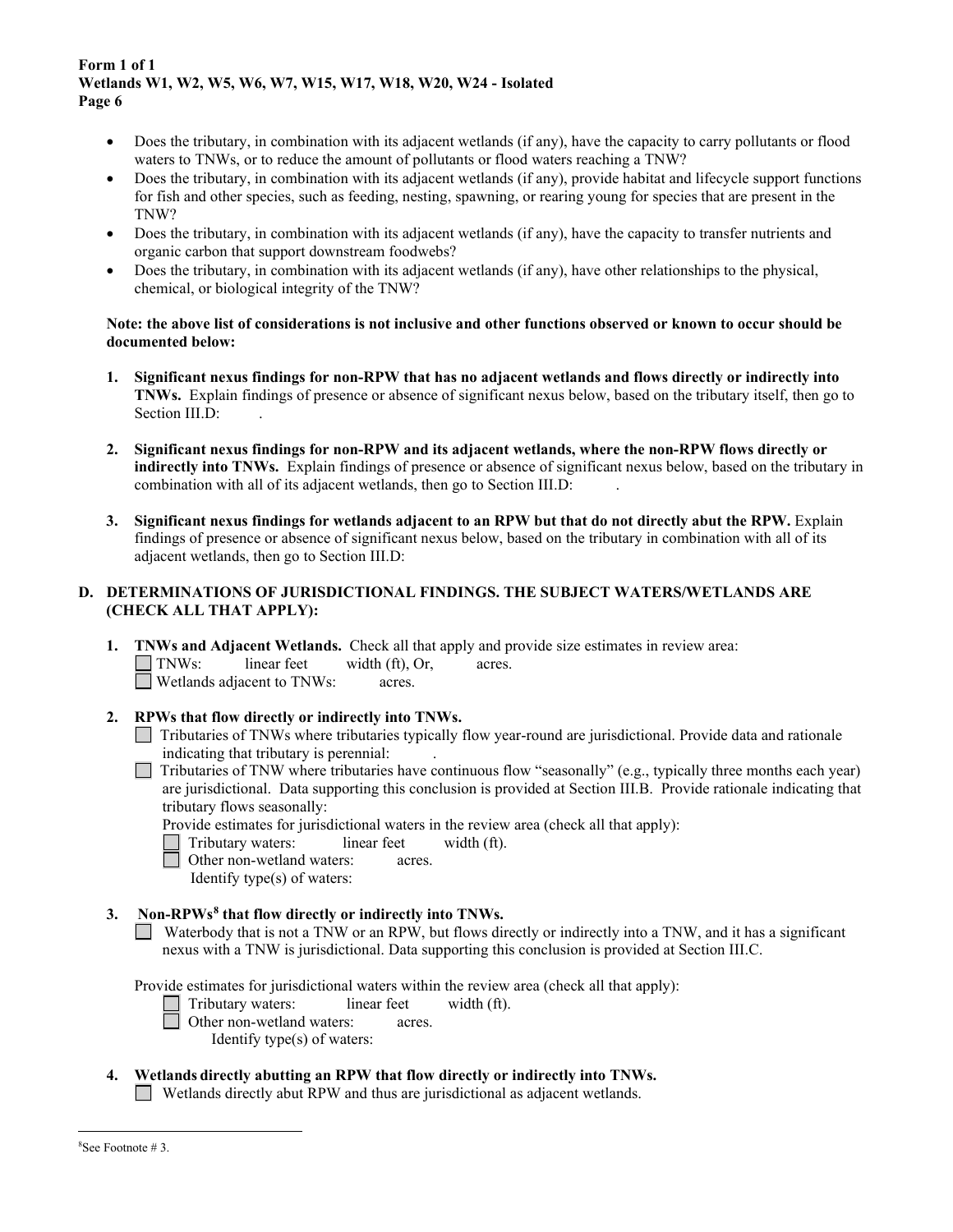- Wetlands directly abutting an RPW where tributaries typically flow year-round. Provide data and rationale indicating that tributary is perennial in Section III.D.2, above. Provide rationale indicating that wetland is directly abutting an RPW:
- Wetlands directly abutting an RPW where tributaries typically flow "seasonally." Provide data indicating that tributary is seasonal in Section III.B and rationale in Section III.D.2, above. Provide rationale indicating that wetland is directly abutting an RPW:

Provide acreage estimates for jurisdictional wetlands in the review area:acres.

- **5. Wetlands adjacent to but not directly abutting an RPW that flow directly or indirectly into TNWs.** 
	- Wetlands that do not directly abut an RPW, but when considered in combination with the tributary to which they are adjacent and with similarly situated adjacent wetlands, have a significant nexus with a TNW are jurisidictional. Data supporting this conclusion is provided at Section III.C.

Provide acreage estimates for jurisdictional wetlands in the review area:acres.

## **6. Wetlands adjacent to non-RPWs that flow directly or indirectly into TNWs.**

Wetlands adjacent to such waters, and have when considered in combination with the tributary to which they are adjacent and with similarly situated adjacent wetlands, have a significant nexus with a TNW are jurisdictional. Data supporting this conclusion is provided at Section III.C.

Provide estimates for jurisdictional wetlands in the review area:acres.

## **7. Impoundments of jurisdictional waters. [9](#page-6-0)**

As a general rule, the impoundment of a jurisdictional tributary remains jurisdictional.

- $\Box$  Demonstrate that impoundment was created from "waters of the U.S.," or
- Demonstrate that water meets the criteria for one of the categories presented above (1-6), or

Demonstrate that water is isolated with a nexus to commerce (see E below).

#### **E. ISOLATED [INTERSTATE OR INTRA-STATE] WATERS, INCLUDING ISOLATED WETLANDS, THE USE, DEGRADATION OR DESTRUCTION OF WHICH COULD AFFECT INTERSTATE COMMERCE, INCLUDING ANY SUCH WATERS (CHECK ALL THAT APPLY):[10](#page-6-1)**

which are or could be used by interstate or foreign travelers for recreational or other purposes.

from which fish or shellfish are or could be taken and sold in interstate or foreign commerce.

which are or could be used for industrial purposes by industries in interstate commerce.

- Interstate isolated waters.Explain:
- Other factors.Explain:

### **Identify water body and summarize rationale supporting determination:** .

Provide estimates for jurisdictional waters in the review area (check all that apply):

- Tributary waters: linear feet width (ft).
- Other non-wetland waters: acres.
	- Identify type(s) of waters:
- **Wetlands:** acres.

<span id="page-6-0"></span><sup>&</sup>lt;sup>9</sup> To complete the analysis refer to the key in Section III.D.6 of the Instructional Guidebook.

<span id="page-6-1"></span>**<sup>10</sup> Prior to asserting or declining CWA jurisdiction based solely on this category, Corps Districts will elevate the action to Corps and EPA HQ for review consistent with the process described in the Corps/EPA** *Memorandum Regarding CWA Act Jurisdiction Following Rapanos.*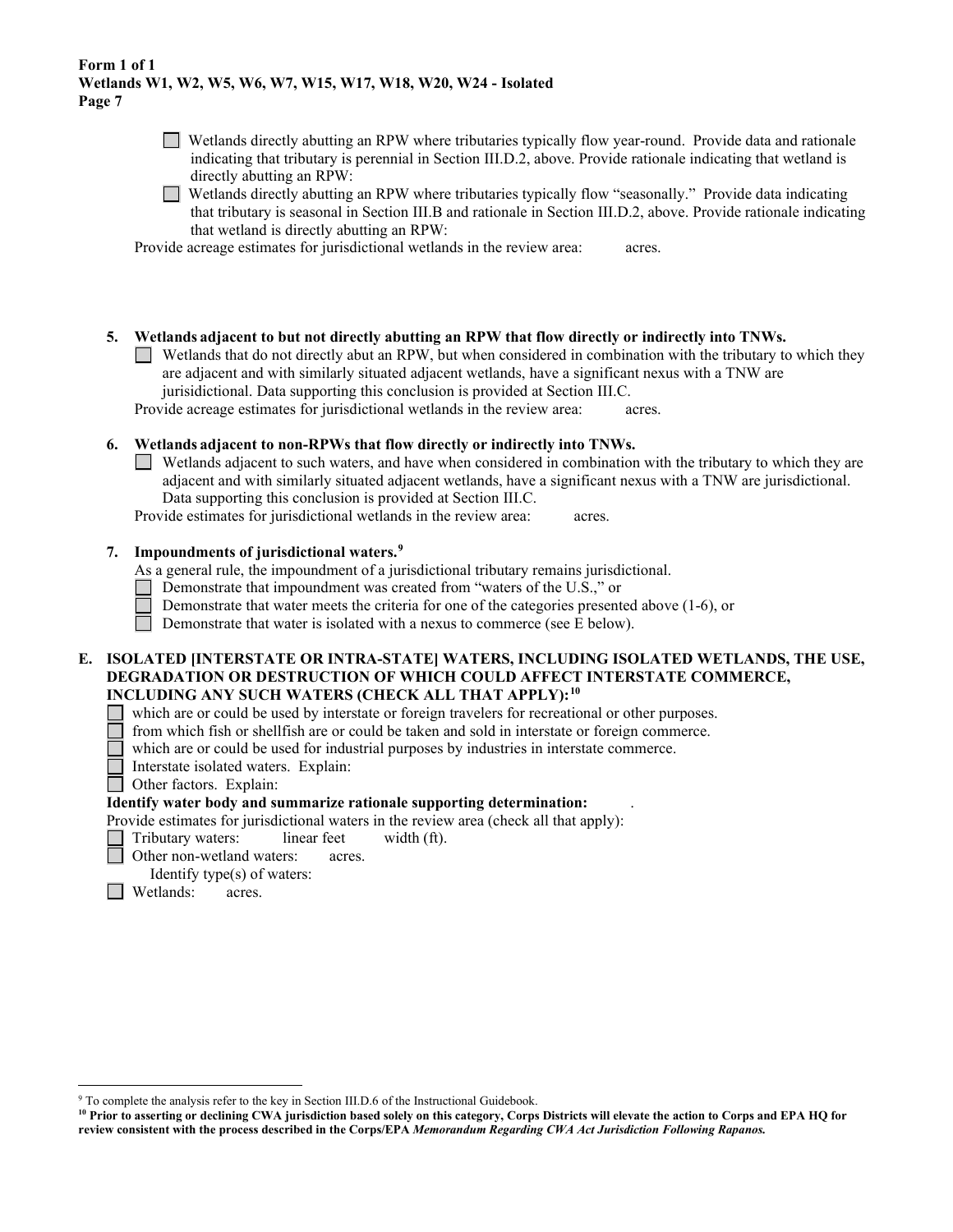#### **F. NON-JURISDICTIONAL WATERS, INCLUDING WETLANDS (CHECK ALL THAT APPLY):**

- If potential wetlands were assessed within the review area, these areas did not meet the criteria in the 1987 Corps of Engineers Wetland Delineation Manual and/or appropriate Regional Supplements.
- $\boxtimes$  Review area included isolated waters with no substantial nexus to interstate (or foreign) commerce.
	- $\boxtimes$  Prior to the Jan 2001 Supreme Court decision in "*SWANCC*," the review area would have been regulated **based solely on the "Migratory Bird Rule" (MBR).**



Waters do not meet the "Significant Nexus" standard, where such a finding is required for jurisdiction. Explain: Other: (explain, if not covered above):

Wetland W1 (1.656 acres) is located within a utility right of way (ROW), south of Countrygate Lane and north of Crestmount Avenue. The topography suggests that the water from the surrounding area drains generally from west to east, with water ending up in a depressional feature that was delineated as wetland W1. This was confirmed during the 04/18/2022 site visit and no drainages leading out of the wetland were found. The southern border was examined for potential connection to roadway drainages that were located on Countrygate Lane. No connections to the sewer system were observed. Aerial photography showed a dark area at the southeastern corner of the wetland. During the site visit it was found that the dark area is an access point to a petroleum pipeline that does not contain a connection or potential water of the US. No culverts leading under the bike path were observed. No connections to downstream waters were observed. According to the Web Soil Survey, Wetland W1 is located in Schoharie silt loam, 0 to 3 percent slopes, with a hydric rating of 0; Odessa silt loam, 0 to 3 percent slopes, with a hydric rating of 5. Using the Google Earth measuring tool, Wetland W1 is approximately 4,900 feet from the nearest stream to the north (Ellicott Creek) with elevated topography, residential and industrial development restrictions to connectivity. Based on this information it was determined that the wetland does not meet adjacency criteria. Further, due to topography and distance to the nearest tributary, the presence of a shallow subsurface flow connection is very unlikely.

Wetland W2 (0.233 acres) is located within a ROW, east of Military Road. During initial reviews of the delineation, it appeared that wetland W2 potentially extended off site to the southeast connecting with W3, where it potentially reached a roadside drainage feature that runs along the northern side of Interstate 290. Based on the 04/18/2022 site visit, no extension of the wetlands beyond a few feet outside of the investigation area and no connections to downstream waters off site or to wetland W3 were observed. According to the Web Soil Survey, Wetland W2 is located in Odessa silt loam, 0 to 3 percent slopes, with a hydric rating of 5; Urban land-Schoharie complex, 0 to 3 percent slopes, with a hydric rating of 0. Using the Google Earth measuring tool, Wetland W2 is approximately 5,100 feet from the nearest stream to the east (Twomile Creek) with elevated topography, roadways, residential and industrial development restrictions to connectivity. Based on this information it was determined that the wetland does not meet adjacency criteria. Further, due to topography and distance to the nearest tributary, the presence of a shallow subsurface flow connection is very unlikely.

Wetland W5 (0.821 acres) is located within a ROW, north of Crestmount Avenue. During initial reviews of the delineation, wetland W5 appeared to be a depressional wetland that potentially extends off site to the south. The site visit on 04/18/2022 showed that the topography slopes away from Crestmount Lane, with no connections to the road drainage system and the sewer system. No connections to downstream waters were observed. According to the Web Soil Survey, Wetland W5 is located in Odessa silt loam, 0 to 3 percent slopes, with a hydric rating of 5. Using the Google Earth measuring tool, Wetland W5 is approximately 7,100 feet from the nearest stream to the east (Twomile Creek) with elevated topography, roadways, residential and industrial development restrictions to connectivity. Based on this information it was determined that the wetland does not meet adjacency criteria. Further, due to topography and distance to the nearest tributary, the presence of a shallow subsurface flow connection is very unlikely.

Wetland W6 (0.885 acres) is located within a ROW, east of a bike path, south of Youngmann Plaza and north of Interstate 290. During initial reviews of the delineation, wetland W6 appeared to potentially extend off-site to the southeast and potentially connecting with wetland W7. The topography suggests that water drains from the highway into wetland W6. A drainage feature potentially exists on the south side of the Youngmann Plaza driveway that extends southwest to northeast terminating approximately 500 feet from wetland W6. The linear drainage feature appears to not have an outlet and appears to be a depressional formation along the driveway. The feature appears to slope towards its center from the east and west. During the 04/18/2022 site visit, each of the potential connections were checked and no connections to downstream waters were observed. According to the Web Soil Survey, Wetland W6 is located in Lakemont silt loam, 0 to 3 percent slopes, with a hydric rating of 95; Odessa silt loam, 0 to 3 percent slopes, with a hydric rating of 5; Udorthents, with hydric rating of 5; Urban land-Claverack complex, with a hydric rating of 2. Using the Google Earth measuring tool, Wetland W6 is approximately 4,600 feet from the nearest stream to the north (Ellicott Creek) with elevated topography, roadways, residential and industrial development restrictions to connectivity. Based on this information it was determined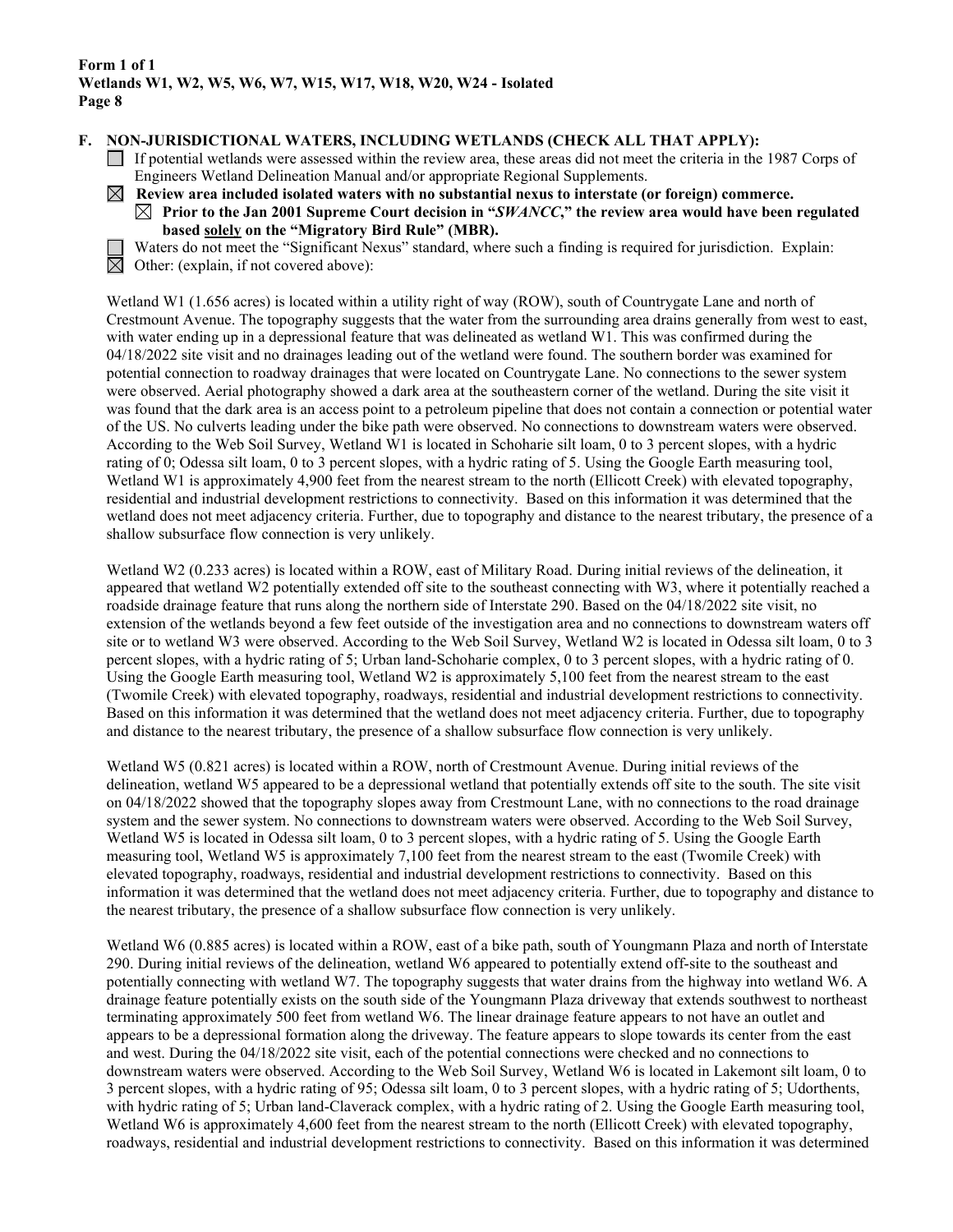that the wetland does not meet adjacency criteria. Further, due to topography and distance to the nearest tributary, the presence of a shallow subsurface flow connection is very unlikely.

Wetland W7 (2.22 acres) is located within a ROW, east of a bike path, south of Youngmann Plaza and north of Interstate 290. During initial reviews of the delineation, wetland W7 appeared to potentially extend off-site to the southeast and potentially connecting with a drainage feature that runs along the northern edge of Interstate 290. The topography suggests that water drains from the highway into wetland W7. The drainage continues north along Twin Cities Memorial Highway and terminates at the southwestern corner of the intersection of Young Street and Twin Cities Memorial Highway. During the 04/18/2022 site visit, each of the potential connections were checked and no connections to downstream waters were observed. According to the Web Soil Survey, Wetland W7 is located in Odessa silt loam, 0 to 3 percent slopes, with a hydric rating of 5; Udorthents, with hydric rating of 5; Urban land-Claverack complex, with a hydric rating of 2. Using the Google Earth measuring tool, Wetland W7 is approximately 4,200 feet from the nearest stream to the north (Ellicott Creek) with elevated topography, roadways, residential and industrial development restrictions to connectivity. Based on this information it was determined that the wetland does not meet adjacency criteria. Further, due to topography and distance to the nearest tributary, the presence of a shallow subsurface flow connection is very unlikely.

Wetland W15 (0.053 acres) is located within a ROW, south of Joseph Drive and north of Crestmount Avenue. During initial reviews of the delineation, wetland W15 appeared to be a depressional wetland that potentially extends south. Based on review of topography, aerial photographs and the 04/18/2022 site visit there are no connections to downstream waters that were observed. According to the Web Soil Survey, Wetland W24 is located in Odessa silt loam, 0 to 3 percent slopes, with a hydric rating of 5; Urban land-Schoharie complex, 0 to 3 percent slopes, with a hydric rating of 0. Using the Google Earth measuring tool, Wetland W15 is approximately 5,200 feet from the nearest stream to the north (Ellicott Creek) with elevated topography, roadways, residential and industrial development restrictions to connectivity. Based on this information it was determined that the wetland does not meet adjacency criteria. Further, due to topography and distance to the nearest tributary, the presence of a shallow subsurface flow connection is very unlikely.

Wetland W17 (5.248 acres) is located within a ROW, north of Paradise Lane and south of Creekside Drive. Wetland W17 is a depressional wetland that potentially extends off site to the south and to the north. There is a water feature that extends north to Creekside Dr, closer to the northeastern section of the wetland. Additionally, based on the topography, there is an increase of elevation going towards Creekside Drive. Based on the 04/18/2022 site examination it was discovered that the elevation seen on LIDAR map on the north side is a remnant of a railroad that used to run east-west. During the site visit, no culverts were found that connected to the drainage feature mentioned. To the south the topography changes, increasing in elevation, suggesting that surrounding area provides water flow into the wetland. No connections to downstream waters were observed. According to the Web Soil Survey, Wetland W17 is located in Raynham silt loam, 0 to 3 percent slopes, with a hydric rating of 5; Swormville clay loam, with hydric rating of 10. Using the Google Earth measuring tool, Wetland W17 is approximately 280 feet from the nearest stream to the north (Erie Canal) with elevated topography, roadways, and residential development restrictions to connectivity. Based on this information it was determined that the wetland does not meet adjacency criteria. Further, due to topography and distance to the nearest tributary, the presence of a shallow subsurface flow connection is very unlikely.

Wetland W18 (0.265 acres) is located within a ROW, south of Joseph Drive and north of Crestmount Avenue. Wetland W18 is a depressional wetland that is entirely contained within the investigation area. No connections to downstream waters were observed using remote tool and none were observed during the 04/18/2022 site visit. According to the Web Soil Survey, Wetland W18 is located in Odessa silt loam, 0 to 3 percent slopes, with a hydric rating of 5. Using the Google Earth measuring tool, Wetland W18 is approximately 5,200 feet from the nearest stream to the north (Ellicott Creek) with elevated topography, roadways, residential and industrial development restrictions to connectivity. Based on this information it was determined that the wetland does not meet adjacency criteria. Further, due to topography and distance to the nearest tributary, the presence of a shallow subsurface flow connection is very unlikely.

Wetland W20 (0.062 acres) is located within the ROW, south of Countrygate Lane and north of Crestmount Avenue. Wetland W20 is a depressional wetland that is entirely contained within the investigation area. No connections to downstream waters were observed using remote tool and none were observed during the 04/18/2022 site visit. According to the Web Soil Survey, Wetland W18 is located in Odessa silt loam, 0 to 3 percent slopes, with a hydric rating of 5; Schoharie silt loam, 0 to 3 percent slopes, with a hydric rating of 0. Using the Google Earth measuring tool, Wetland W20 is approximately 5,100 feet from the nearest stream to the north (Ellicott Creek) with elevated topography, roadways, residential and industrial development restrictions to connectivity. Based on this information it was determined that the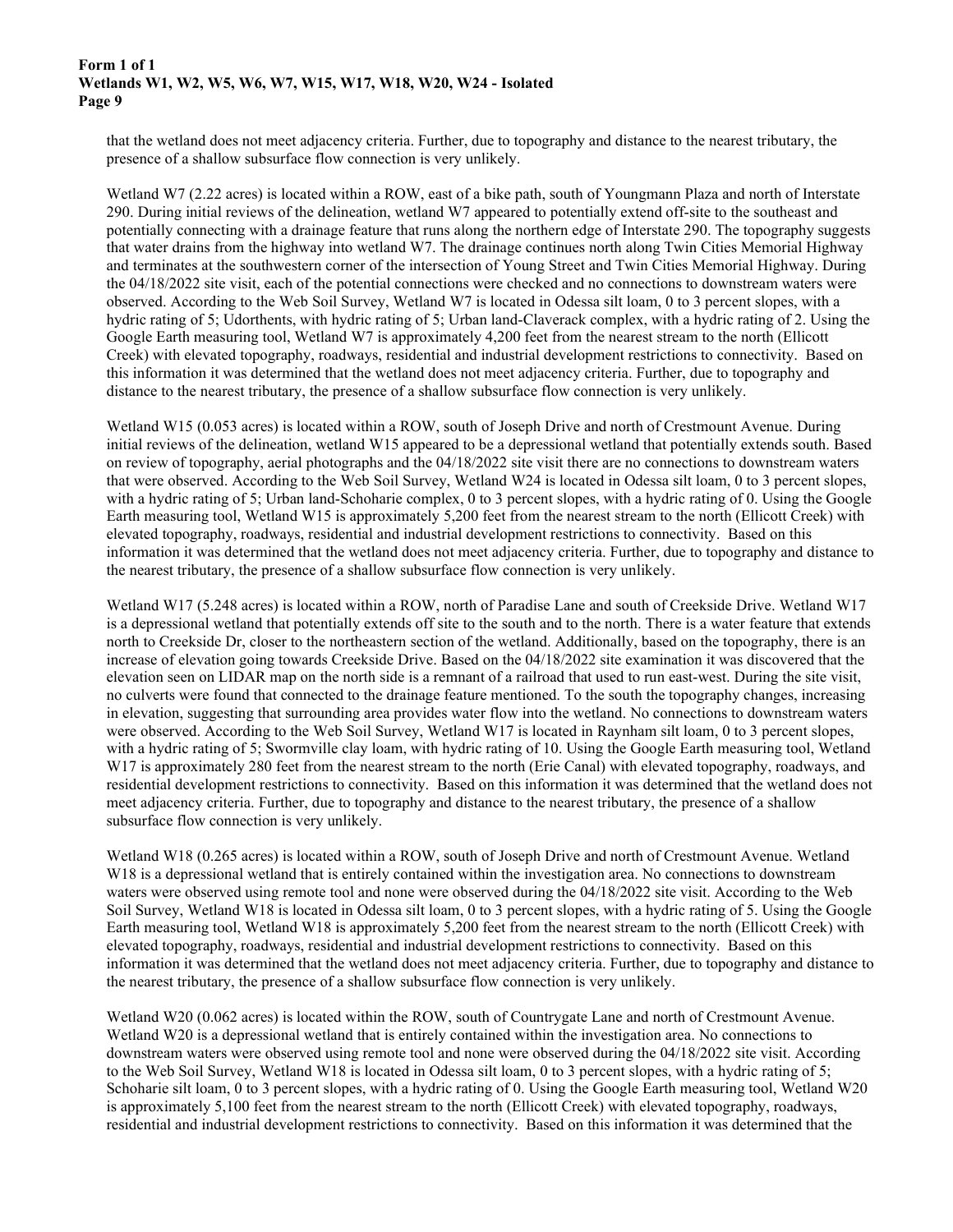wetland does not meet adjacency criteria. Further, due to topography and distance to the nearest tributary, the presence of a shallow subsurface flow connection is very unlikely.

Wetland W24 (0.389 acres) is located within a ROW, south of Raintree Parkway and west of Colvin Boulevard. Wetland W24 is a depressional wetland that is entirely contained within the investigation area. No connections to downstream waters were observed using remote tool and none were observed during the 04/18/2022 site visit. According to the Web Soil Survey, Wetland W24 is located in Swormville clay loam, with hydric rating of 10. Using the Google Earth measuring tool, Wetland W24 is approximately 230 feet from the nearest stream to the south (Ellicott Creek) with elevated topography restrictions to connectivity. Based on this information it was determined that the wetland does not meet adjacency criteria. Further, due to topography and distance to the nearest tributary, the presence of a shallow subsurface flow connection is very unlikely.

Provide acreage estimates for non-jurisdictional waters in the review area, where the sole potential basis of jurisdiction is the MBR factors (i.e., presence of migratory birds, presence of endangered species, use of water for irrigated agriculture), using best professional judgment (check all that apply):



|             | Non-wetland waters (i.e., rivers, streams): |                           | linear feet | width (ft).                           |  |
|-------------|---------------------------------------------|---------------------------|-------------|---------------------------------------|--|
|             | Lakes/ponds:                                | acres.                    |             |                                       |  |
|             |                                             | Other non-wetland waters: |             | acres. List type of aquatic resource: |  |
| $\boxtimes$ |                                             | Wetlands: Wetland W1      | <b>PEM</b>  | <b>1.656 Acres</b>                    |  |
|             |                                             | <b>Wetland W2</b>         | <b>PEM</b>  | $0.233$ Acres                         |  |
|             |                                             | <b>Wetland W5</b>         | <b>PEM</b>  | $0.821$ Acres                         |  |
|             |                                             | <b>Wetland W6</b>         | <b>PEM</b>  | <b>0.885 Acres</b>                    |  |
|             |                                             | Wetland W7                | <b>PEM</b>  | 2.22 Acres                            |  |
|             |                                             | Wetland W15               | <b>PEM</b>  | $0.053$ Acres                         |  |
|             |                                             | <b>Wetland W18</b>        | <b>PEM</b>  | $0.265$ Acres                         |  |
|             |                                             | <b>Wetland W20</b>        | PEM         | $0.062$ Acres                         |  |
|             |                                             | <b>Wetland W17</b>        | <b>PEM</b>  | <b>5.248 Acres</b>                    |  |
|             |                                             | <b>Wetland W24</b>        | <b>PEM</b>  | <b>0.389 Acres</b>                    |  |
|             |                                             |                           |             |                                       |  |

Provide acreage estimates for non-jurisdictional waters in the review area that do not meet the "Significant Nexus" standard, where such a finding is required for jurisdiction (check all that apply):

- Non-wetland waters (i.e., rivers, streams):linear feet,width (ft).
- Lakes/ponds: acres.
- Other non-wetland waters: acres. List type of aquatic resource:
- Wetlands: acres.
- 

### **SECTION IV: DATA SOURCES.**

```
A. SUPPORTING DATA. Data reviewed for JD (check all that apply - checked items shall be included in case file and, 
    where checked and requested, appropriately reference sources below):
```
- $\boxtimes$  Maps, plans, plots or plat submitted by or on behalf of the applicant/consultant: National Grid
- $\boxtimes$  Data sheets prepared/submitted by or on behalf of the applicant/consultant.
	- $\boxtimes$  Office concurs with data sheets/delineation report (after revision)
	- Office does not concur with data sheets/delineation report.
	- Data sheets prepared by the Corps:
	- Corps navigable waters' study:
	- U.S. Geological Survey Hydrologic Atlas:
	- USGS NHD data.
	- $\Box$  USGS 8 and 12 digit HUC maps.
- $\boxtimes$  U.S. Geological Survey map(s). Cite scale & quad name: Scale: 24k:1; Buffalo NE and Tonawanda
- USDA Natural Resources Conservation Service Soil Survey. Citation: USDA on-line Web Soil Survey
	- National wetlands inventory map(s). Cite name: USFWS online map
- $\boxtimes$ State/Local wetland inventory map(s): Cite name: NYS DEC resource map
	- FEMA/FIRM maps: FEMA on-line map
		- 100-year Floodplain Elevation is: (National Geodectic Vertical Datum of 1929)